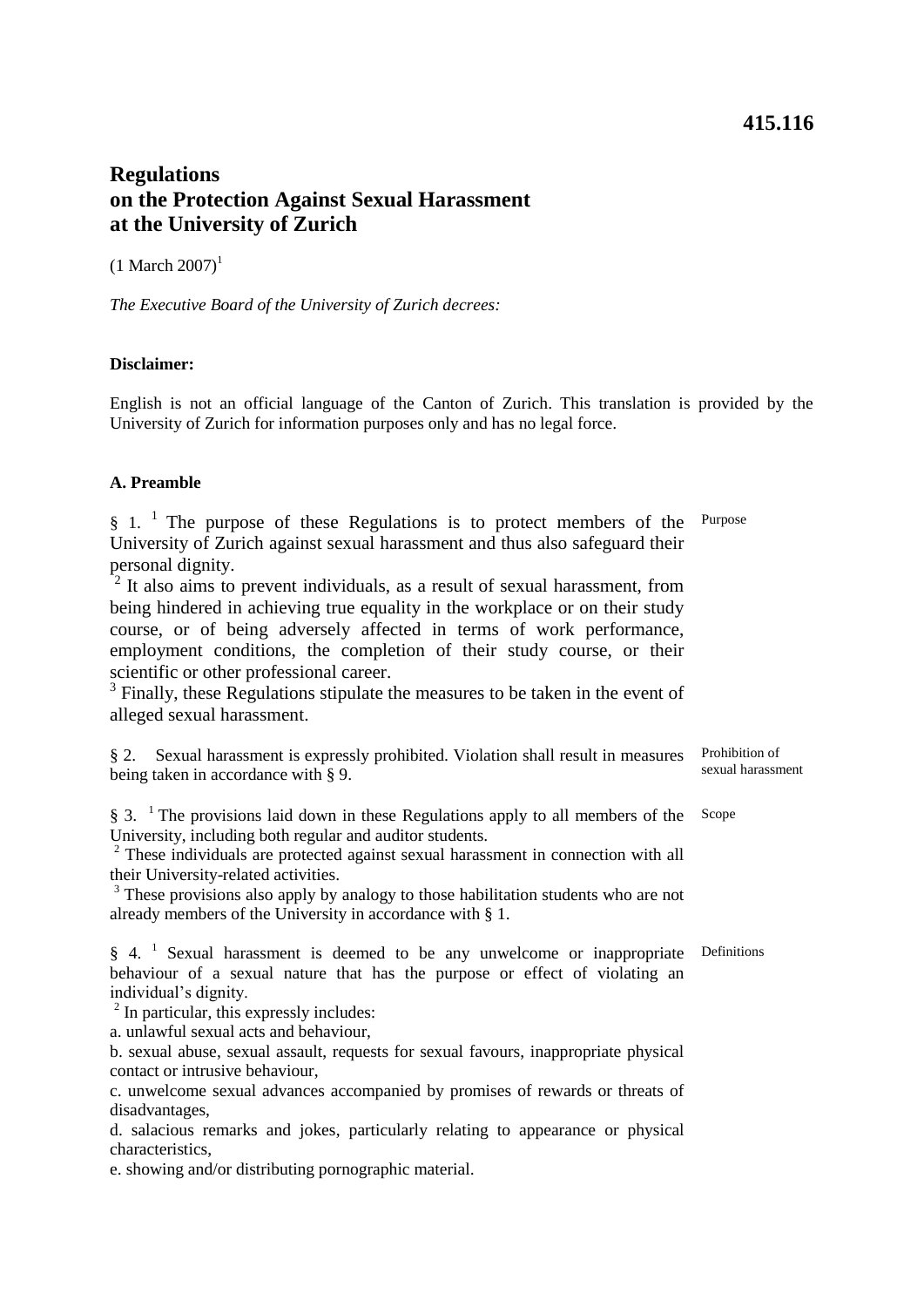<sup>3</sup> Sexist behaviour is deemed to be conduct that is not directly of a sexual nature but, based on the person's gender, is discriminatory or belittling.

<sup>4</sup> In particular, this expressly includes:

a. insulting or disparaging remarks or jokes relating to a particular gender,

b. showing images expressing a hostile attitude towards the other gender,

c. humiliating treatment relating to a particular gender,

d. behaviour that creates a hostile or offensive work or study environment for individuals of a particular gender.

## **B. Prevention**

§ 5. <sup>1</sup> University members shall show consideration towards each other and respect General rules of the personal limitations of others.

<sup>2</sup> University members who are subjected to sexual harassment should make reasonable efforts to make it explicitly clear to the harasser that they feel disturbed by this behaviour and that it is unwelcome.

 $3\overline{U}$  University members who are aware of or witness sexual harassment occurring within the framework of a University-related activity are within reasonable bounds obliged to draw attention to the inadmissibility of such behaviour.

§ 6. <sup>1</sup> Senior staff and Heads of Institute are, within their scope of competence, fundamentally responsible for ensuring an educational environment and a workplace that are free from sexual harassment and discrimination. In the event that they discover any behaviour that contravenes the provisions of these Regulations, they are required to take corrective action.

<sup>2</sup> Members of the University teaching staff shall by analogy be subject to the obligations laid down in § 1 with respect to their conduct towards students.

§ 7. University members, as well as persons treated as such, must be informed of Information the contents of these Regulations in an appropriate manner.

 $§ 8$ . <sup>1</sup> The University shall provide a work and study environment that inhibits sexual harassment by organising awareness campaigns and implementing preventative measures.

 $2^2$  The following individuals, in particular, shall receive function-specific training in order to promote awareness and to prepare themselves for dealing with potential cases of sexual harassment:

a. members of governing bodies and management staff,

b. senior staff,

c. contact persons,

d. persons designated by the University to act as mediators.

#### **C. Measures**

§ 9. <sup>1</sup> Measures shall be taken against University members who engage in sexual Measures harassment commensurate with the severity of their misconduct.

 $2^2$  Such action shall be in accordance with the provisions applicable to the legal relationship between the harasser and the University. These range from supportive measures through to dismissal or removal from the register of students.

<sup>3</sup> The measures implemented by the University are taken independently of possible criminal proceedings being initiated.

<sup>4</sup> In the event of individuals consciously falsely or frivolously accusing another person of sexual harassment or spreading their suspicion of such behaviour, §§ 1 –3 shall apply by analogy.

**Conduct** 

Duties of senior Staff, Heads of Institute and teaching staff

Awareness campaigns and training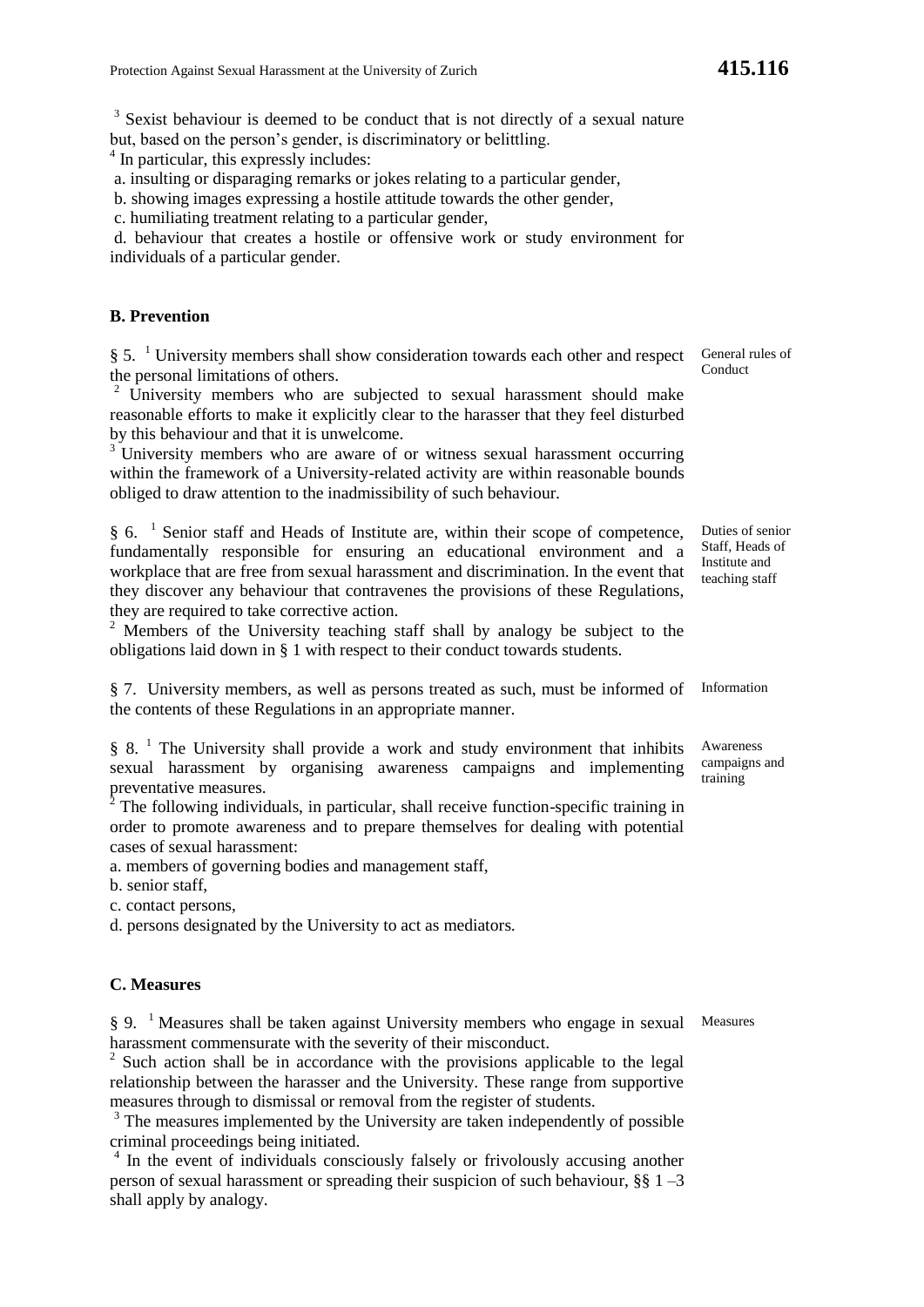#### **D. Procedure in the event of sexual harassment**

### **1. Basic principle**

§ 10.<sup>1</sup> Victims of sexual harassment

a. are entitled to advice and support by specially designated and trained contact persons,

b. can ask those persons designated by the University to act as mediators or, in justified exceptional cases, can request an external mediator,

c. are entitled to psychological or psychiatric counselling,

d. can request an administrative investigation to be conducted.

 $2$  In addition, University employees can contact the cantonal authority responsible in accordance with the provisions of the Federal Act on Gender Equality of 24 March  $1995<sup>4</sup>$  and the cantonal introductory law on the Equal Status Act of 29 October  $2001<sup>2</sup>$  in the event that they have been subjected to sexual harassment or any other type of discrimination as laid down in the Gender Equality Act.

§ 11. <sup>1</sup> In the event that senior staff or Heads of Institute gain knowledge of incidents of sexual harassment, they shall as far as possible establish the facts and take the appropriate action. On doing so, they shall observe the personal rights of the person concerned and show due consideration for his/her needs.

 $2$  They shall support the person concerned and refer him/her to the relevant contact persons.

<sup>3</sup> They may also seek the advice of the Office for Gender Equality.

 $§$  12. <sup>1</sup> The person concerned may not be subjected to any further discrimination as result of the sexual harassment.

 $2$  In particular, he/she may not suffer any disadvantage as regards his/her employment relationship, study course or future scientific work as a result of: a. discriminatory and hostile behaviour,

b. the availment of official advice and support.

<sup>3</sup> This also applies by analogy to informants and witnesses who participate in legal proceedings, as well as to all individuals who in accordance with these Regulations perform tasks, assume functions, request or decide measures, or are in any other way concerned with issues relating to sexual harassment.

<sup>4</sup> A sexual harassment victim may stop working, without any loss of salary, provided that the continuation of such work is deemed unreasonable and that appropriate measures have failed to be promptly implemented despite this being expressly requested.

<sup>5</sup> Protection against unfair dismissal is governed by Art. 10 of the Gender Equality Act<sup>4</sup>. The University reserves the right to apply more far-reaching protection in this respect.

#### **2. Contact persons**

§ 13. <sup>1</sup> The specially designated contact persons shall be the Head of the Office for Gender Equality and the General Secretary of the University of Zurich.

 $2<sup>2</sup>$  In order to ensure that both sexes are represented at all times, each contact person shall have deputies of the opposite sex, appointed by the Executive Board for a period of two years, with the possibility of re-election.

<sup>3</sup> Advice by the contact persons is directed through the Office for Gender Equality, as well as the University's Legal Services.

Rights of the persons concerned

Rights and Duties of senior staff and Heads of Institute

Ban on further discrimination

Contact persons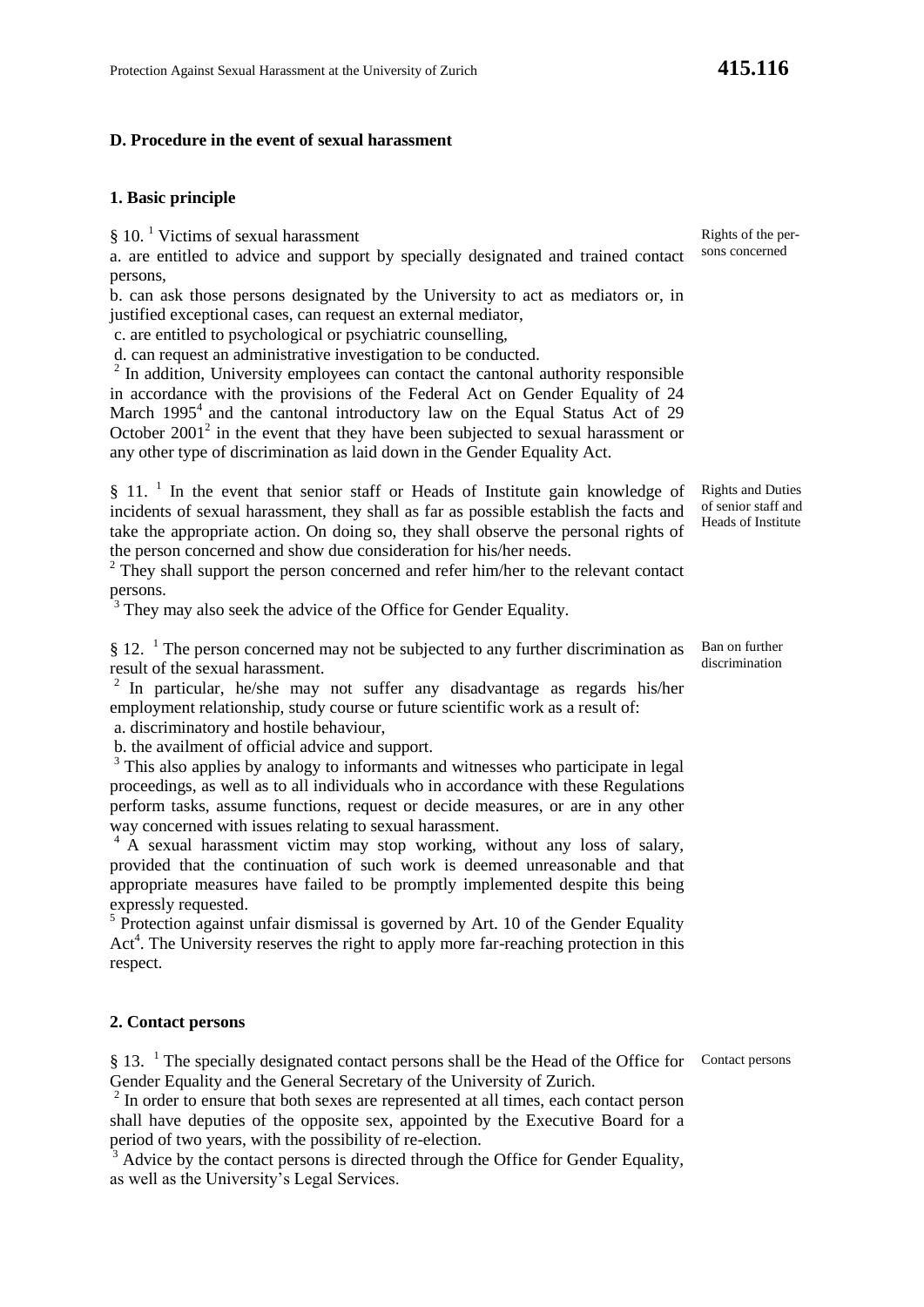§ 14. The contact persons are entrusted with supporting and advising the sexual Tasks of the harassment victim. In particular, their tasks include:

a. supporting and advising the person concerned,

b. arranging psychological or psychiatric counselling on the request of the person concerned,

c. providing information about the clarification proceedings and forwarding details of the relevant facts, as well as referring the person concerned to the University's Legal Services and to the person charged with investigating the incident, d. taking further action to bring the sexual harassment to a stop.

§ 15. Advisory and supportive measures may only be taken by the contact person with the consent of the person concerned. Consent of the

§ 16. <sup>1</sup> The Office for Gender Equality shall report annually to the Executive Board Reporting on the activities of the contact persons.

 $2 \text{ This report is drawn up in an anonymous form to ensure that the persons.}$ mentioned therein cannot be identified.

#### **3. Internal clarification proceedings and investigator**

 $§$  17. <sup>1</sup>The investigator must be a qualified, juristically trained person with a great deal of empathy. Investigator

<sup>2</sup> The investigator is appointed by the Executive Board on the recommendation of the Equality Commission for a period of two years. Re-election is possible.

<sup>3</sup> The investigator is assigned a deputy, who fulfils the same requirements as the investigator and is also appointed by the Executive Board for a period of two years, with the possibility of re-election.

<sup>4</sup>The advice and support provided by the investigator and his/her deputy is directed through the University's Legal Services. In the event that the investigator is a professor at the University, he/she can request one of his/her assistants to record the minutes during the clarification proceedings.

§ 18. The investigator is charged with establishing the facts and conducting the clarification proceedings. In order to fulfil his/her tasks, the investigator is entrusted with the following competencies: investigator

a. conducting the clarification proceedings with the persons involved and questioning the informants,

b. requesting permission from the Executive Board to consult experts,

c. requesting the Executive Board that the appropriate measures are taken in accordance with § 9,

d. if the matter falls within the scope of competence of the Board of the University, submitting to the Executive Board a request to the Board of the University that the appropriate measures are taken,

e. requesting the Executive Board that an administrative investigation is carried out in accordance with §§ 19 f. provided that the investigator deems this necessary.

### **4. Administrative investigation**

 $§$  19. <sup>1</sup> An administrative investigation is ordered by the Executive Board on the request of the investigator or the sexually harassed victim. If the severity of the matter so demands, the Executive Board can initiate the administrative investigation itself.

Administrative investigation

Tasks of the

person concerned

contact persons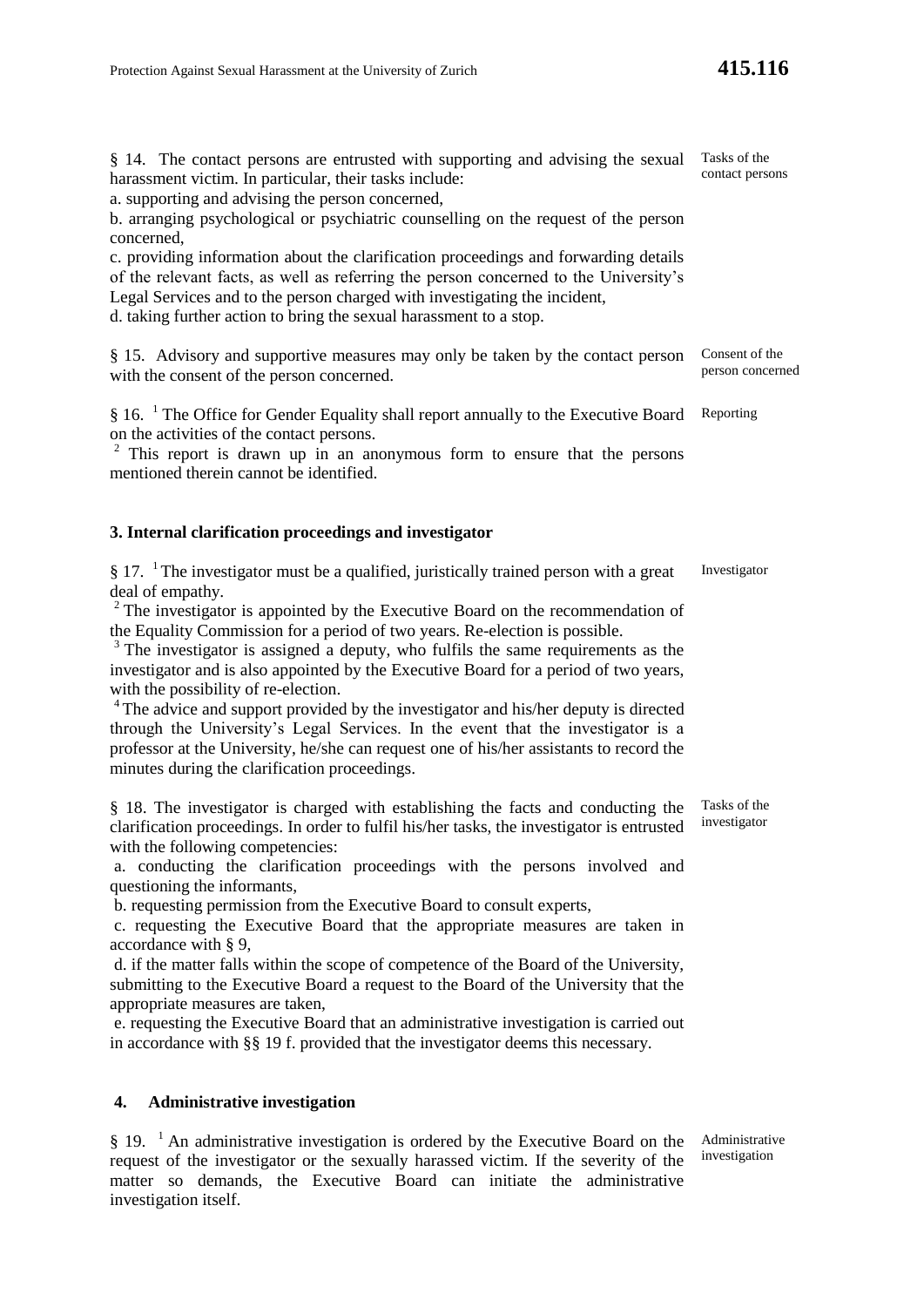$2$  The administrative investigation is conducted by a specially designated, suitably competent expert who does not belong to the University, or by a specially appointed expert commission. When appointing a suitably competent expert, the Equality Commission shall have the right of proposal.

<sup>3</sup> The specially designated expert or specially appointed commission can, within the framework of the administrative investigation, request the relevant authorities that appropriate measures are taken.

§ 20. On conclusion of the administrative investigation, the Executive Board shall makes its decision on the requested measures in accordance with § 9 or, if the matter falls within the scope of competence of the Board of the University, shall request the Board of the University to do so.

#### **5. Competencies of the Executive Board**

§ 21. The Executive Board is fundamentally responsible for making decisions in accordance with these Regulations. In particular, its tasks comprise:

a. deciding on external mediation on the request of the person concerned,

b. deciding on the consultation of experts on the request of the person concerned,

c. deciding on the ordering of appropriate measures to be taken in accordance with § 9 on the request of the investigator,

d. deciding on the ordering of an administrative investigation to be conducted on the request of the investigator or the person concerned,

e. deciding on the ordering of an administrative investigation to be conducted without a request by the investigator in the event that, due to the severity of the matter, the Executive Board deems this necessary,

f. deciding on the ordering of appropriate measures to be taken in accordance with § 9 on the request of the competent expert charged with conducting the administrative investigation or the specially appointed commission,

g. if the matter falls within the scope of competence of the Board of the University, submitting a request to the Board of the University that the appropriate measures are taken in accordance with § 9,

h. ensuring that the requested measures are implemented effectively and fully and that the prohibition of further discrimination is complied with.

#### **6. Provisions governing the internal clarification proceedings**

§ 22. Provided that these Regulations do not contain provisions to the contrary, the proceedings and the rights of all those involved shall be governed analogous to the provisions laid down in the Administrative Judiciary Procedure Act<sup>3</sup> of the Canton of Zurich.

 $§$  23. <sup>1</sup> Both the person concerned and the accused person are entitled to a fair hearing.

 $2$  In particular, they are entitled to:

a. be accompanied during the clarification proceedings,

b. be present during the questioning of informants or experts, as well as of the person concerned or the person accused of sexual harassment,

c. respond to the comments made by informants and the person concerned,

d. after completion of the clarification proceedings, have access to the records and respond to the statements contained therein,

 $3$  If overriding interests on the part of the University, the person concerned or a third party so demand, the legal hearing and the access to the records can be restricted. In particular, the person concerned can, on his/her request, be questioned

Internal clarification proceedings

Rights during the proceedings

Tasks of the Executive Board

Conclusion of the administrative investigation